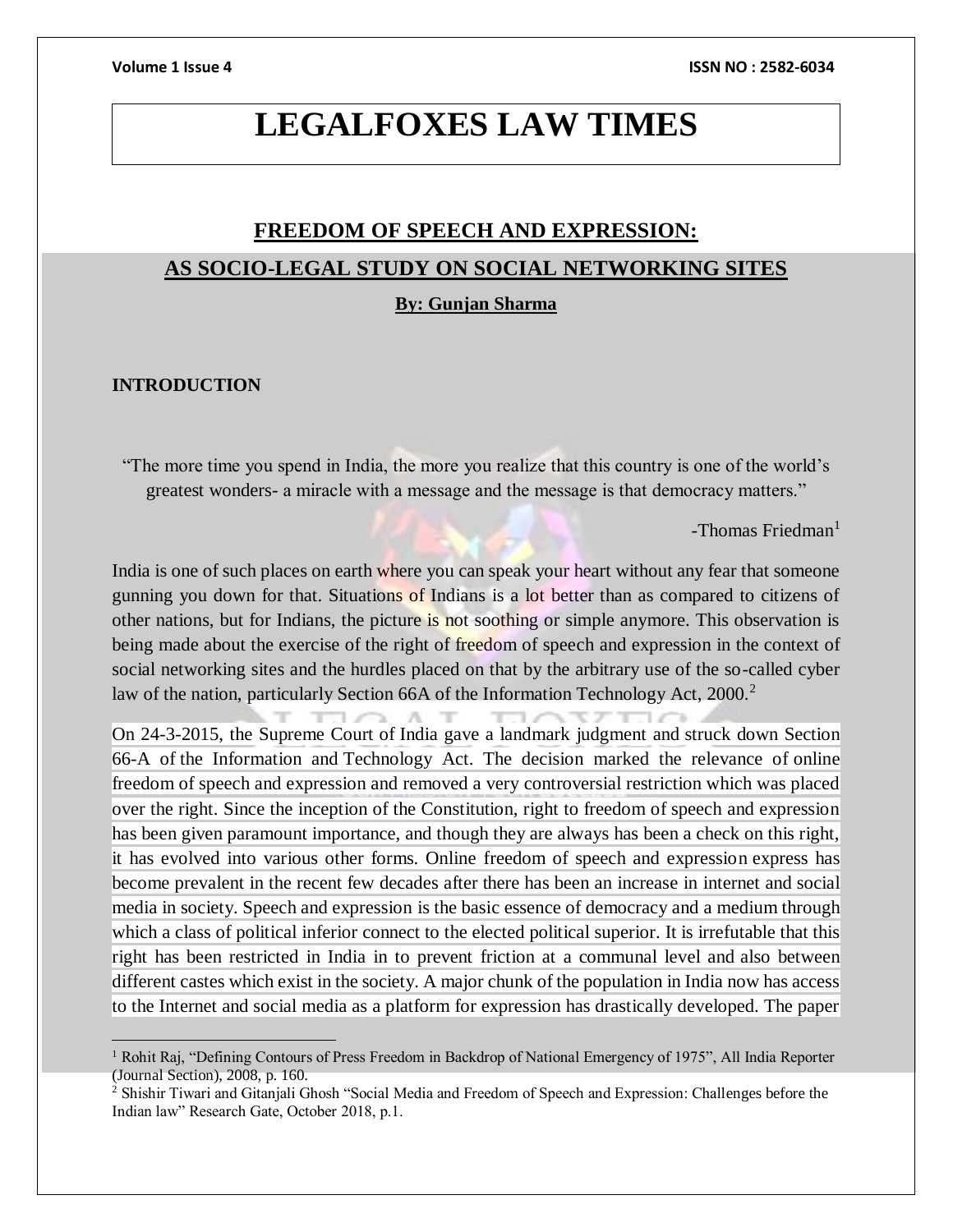brings out the multiple controversies which had taken place in recent years and how this helped in changing the perspective towards the right and finally the removal of the restriction. From the legislative point of view, it has been broadly discussed as to despite doing away with Section 66- A, there are many other provisions which still put restrictions on the right. The paper concludes by providing the current state of the right in India, and analyse the arguments of both the sides regarding the removal of total restriction with a few suggestions addressing the problem. This paper deals with the concept of the online freedom of speech and expression in India, and the restrictions which are associated with it. The legislations which pertain to the criminalisation of online speech and expression have also been discussed in the paper vis-à-vis the controversies that have taken place in the country when this right was exercised by the people.

### **Research Methodology**

The present study is primarily based on empirical research conducted by the researcher to gather the different views and usage of networking sites by individuals. The survey was conducted in the form of answering for certain questions. The survey was circulated through google forms.

The study is also based on doctrinal research as certain data and information of study have been taken from published reports, journals, newspaper articles and various websites.

## **Object & Purpose of Study**

Object and Purpose of the Study are to find out whether Freedom of Speech and Expression on social networking sites are being exercised freely and to what extent reasonable restrictions are implied.

## **Research Questions**

I. Whether the Right to Freedom of Speech and Expression is being exercised freely by all citizens of India? **YOUR SUCCESS** 

II. Whether Social Networking sites are a good platform to fully exercise their right to free speech.

III. Whether the people are under the threat of being scrutinised by agencies and individuals?

## **Hypothesis**

H1- It appears that individual is under the threat of being judged and scrutinised and criticised for their freedom of thought and concise which is creating a hindrance upon their fundamental right.

H2- It seems that the authorities have not taken any appropriate action to curb the imminent threat to freedom of thought and concise of an individual.

## **WHAT IS SOCIAL MEDIA?**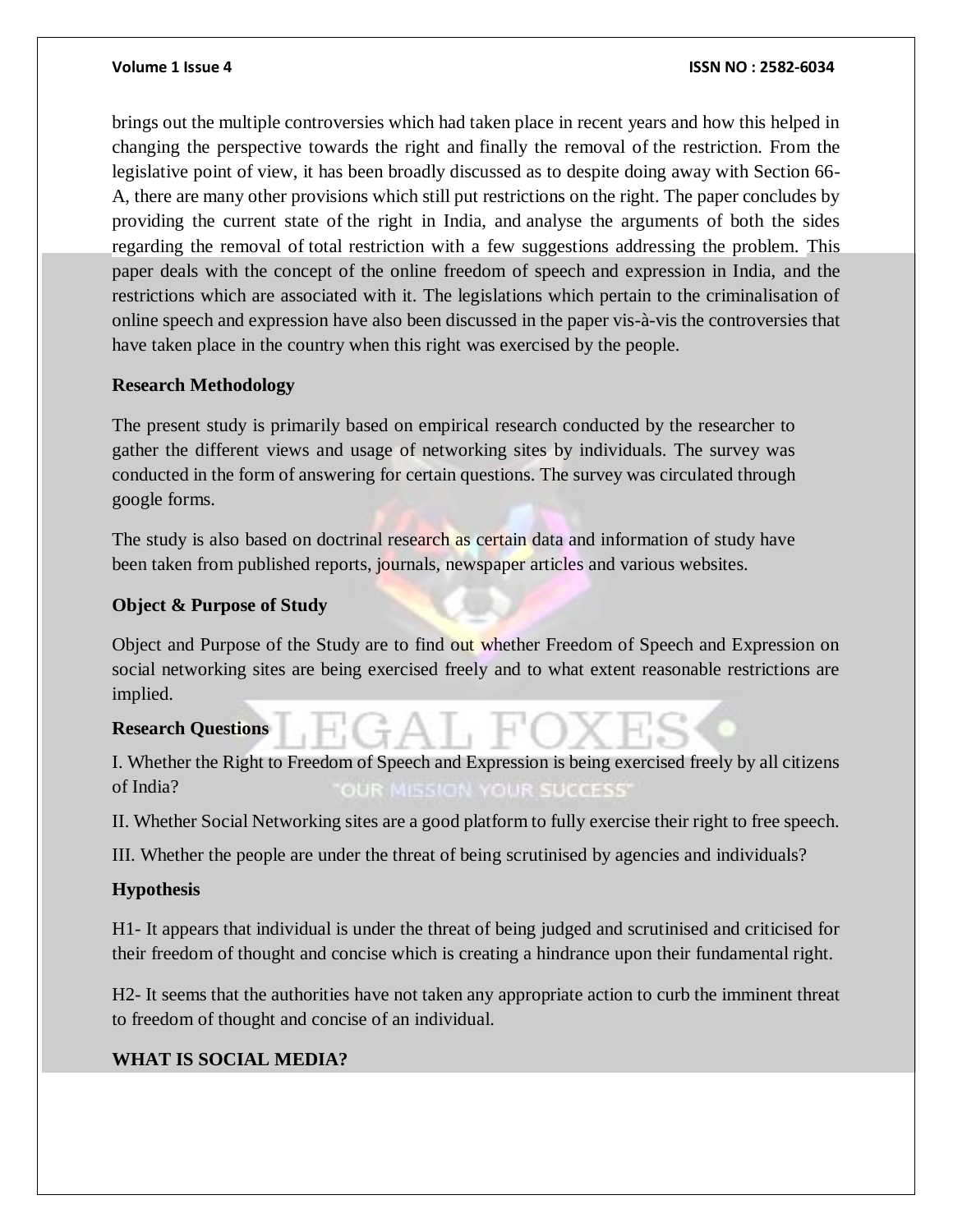Social media comprises "primarily internet and mobile phone based tools for sharing and discussing information. It blends technology, telecommunications, and social interaction and provides a platform to communicate through words, pictures, films, and music.<sup>3</sup> Social media includes web-based and mobile technologies used to turn communication into interactive dialogue".<sup>4</sup>

Andreas Kaplan and Michael Haenlein define social media as "a group of internet-based applications that build on the ideological and technological foundations of Web 2.0, and that allow the creation and exchange of user-generated content."<sup>5</sup> "Web 2.0" refers to Internet platforms that allow for interactive participation by users. "User-generated content" is the name for all of how people may use social media.<sup>6</sup> Twitter, Instagram, LinkedIn, Facebook, WhatsApp, LinkedIn and YouTube are mostly used by people these days.

### **FREEDOM OF SPEECH AND EXPRESSION**

Amid all the hue and cry about the issues of women empowerment and Gender Equality, the Fundamental Right of Speech and Expression has become a trivial matter; the inalienable right which has been guaranteed to every citizen under Article  $19(1)$  (a) of the Constitution of India<sup>7</sup>. In every democratic setup, the welfare and need of the people are paramount and the opinion and wants of the people can never be made oblivious, and it is to ensure this purpose only that the Right to freedom of speech and expression has been imbibed within the Constitution of India as a Fundamental Right<sup>8</sup>. The basic essence of any democracy are the people and what ensures a strong democracy is that the voice of the people is taken into account and the actions taken should always be in furtherance to that cumulative benefit of every individual. This is how the Right to Freedom of Speech and Expression acts as a tool for the people to vent out their opinions and simultaneously also being sure that they are protected by the legal mechanism in case of violation.

Freedom of speech and expression is extensively understood as the notion that anybody has the natural proper to freely express themselves via any media and frontier without outside interference, which includes censorship, and without fear of reprisal, along with threats and persecutions. Freedom of expression is a complicated proper. This is due to the fact freedom of expression isn't absolute and incorporates with it unique duties and responsibilities therefore it can be subject to sure restrictions supplied with the aid of regulation.

<sup>3</sup> Paranjoy Guha Thakurta, Media Ethics, Oxford University Press, New Delhi, 2012 at p. 354.

<sup>&</sup>lt;sup>4</sup> "Social Media", available on the Web, URL: [http://en.wikipedia.org/wiki/social\\_media,](http://en.wikipedia.org/wiki/social_media) accessed on 14/11/19.

<sup>5</sup> Andreas M. Kaplan & Michael Haenlein, "Users of the World, Unite! The Challenges and Opportunities of Social Media", Business Horizons, vol. 53, 2010, p. 61.

 $6$  id., at p. 61.

 $7$  Article 19(1) (a) of the Constitution of India 1950.

<sup>8</sup> The Law Commission of India Commission of India, One Hundred and One Report on 'Article 19 of the Constitution and the Freedom of Speech and Expression (1984)'.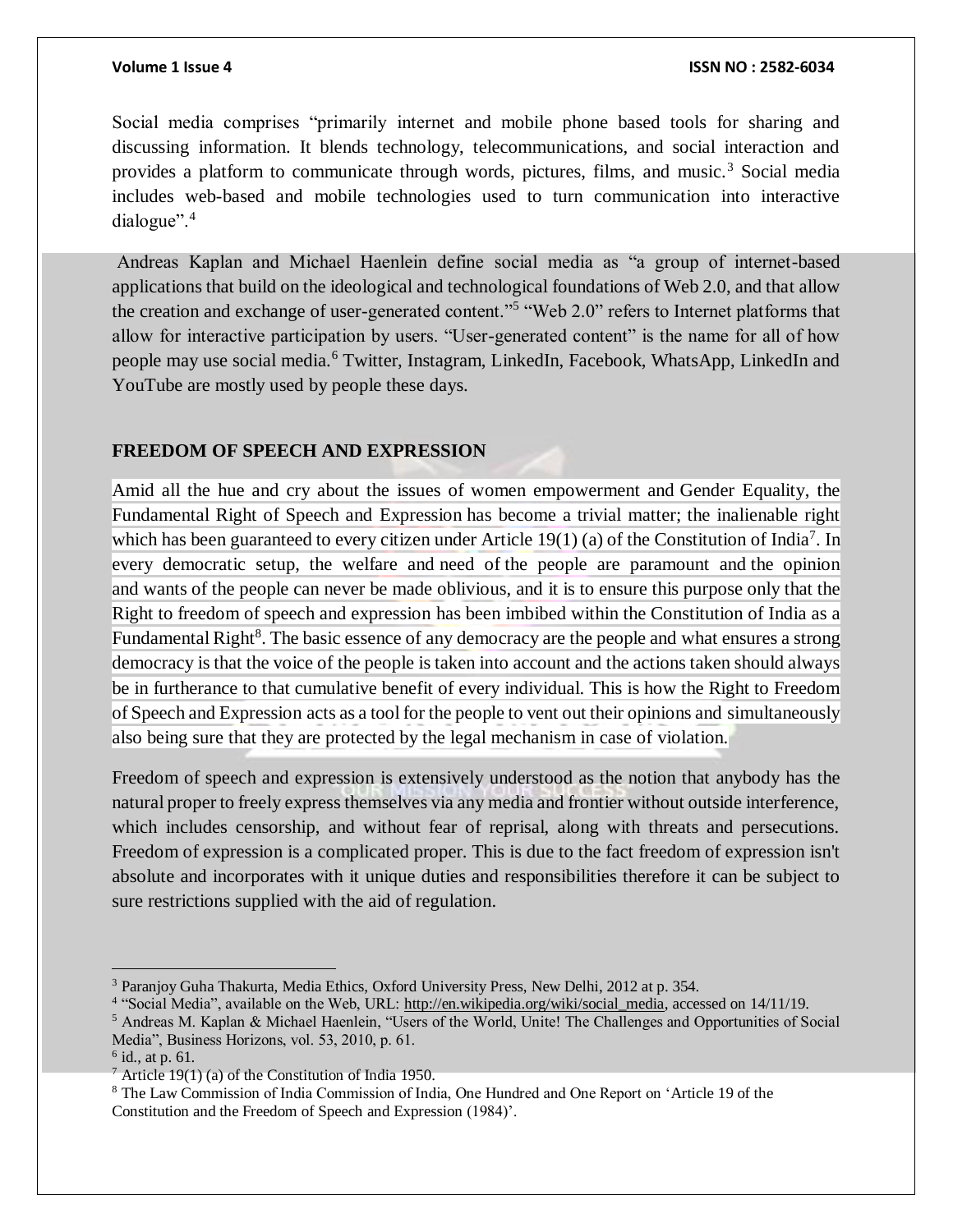The following are some of the most commonly agreed-upon definitions of freedom of expression that are considered as valid international standards:

- 1. "Everyone has the right to freedom of opinion and expression; this right includes freedom to hold opinions without interference and to seek, receive and impart information and ideas through any media and regardless of frontiers."<sup>9</sup>
- 2. "Everyone shall have the right to hold opinions without interference. Everyone shall have the right to freedom of expression; this right shall include freedom to seek, receive and impart information and ideas of all kinds, regardless of frontiers, either orally, in writing or print, in the form of art, or through any other media of his choice."<sup>10</sup>
- 3. Similarly, Article 19 (1) (a) of the Constitution of India also confers on the citizens of India the right "to freedom of speech and expression"<sup>11</sup>.

### **Article 19 of the Constitution of India<sup>12</sup>**

The freedom of speech and expression means the right to express one's convictions and opinions freely by word of mouth, writing, printing, pictures or any other mode. It also includes the right to propagate or publish the views of other people.

Article 19(1) (a)<sup>13</sup> of the Constitution of India states that "all citizens shall have the right to freedom of speech and expression". The philosophy behind this article lies in the Preamble of the Constitution, where a solemn resolve is made to secure to all its citizen, liberty of thought and expression. The exercise of this right is, however subject to "reasonable restrictions" for certain purposes being imposed under Article 19(2) of the Constitution of India.<sup>14</sup>

### **The elements of right to freedom of speech and expression**

The main elements of the right to freedom of speech and expression are as under-

- 1. This right is only available to a citizen of India and not to foreign nationals.
- 2. The freedom of speech under Article 19(1) (a) includes the right to express one's views and opinions at any issues through any medium, e.g. by words of mouth, writing, printing, publishing, picture, movie film etc.
- 3. Under Article 19(2) of the Constitution, this right is not absolute and it allows "government to make laws to impose reasonable restrictions in the interest of sovereignty and integrity of India, security of the state, friendly relations with foreign states, public order, decency and morality and contempt of court, defamation and incitement to an offence".<sup>15</sup>

 $\overline{a}$ <sup>9</sup> Article 19, Universal Declaration of Human Rights, 1948 (UDHR).

<sup>&</sup>lt;sup>10</sup> Article 19 (2), International Covenant on Civil and Political Rights, 1966.

<sup>&</sup>lt;sup>11</sup> Article 19 of the Constitution of India, 1950.

 $12$  Ibid.

<sup>13</sup> Ibid.

<sup>14</sup> Article 19(2) of the Constitution of the India, 1950.

 $15$  Ibid.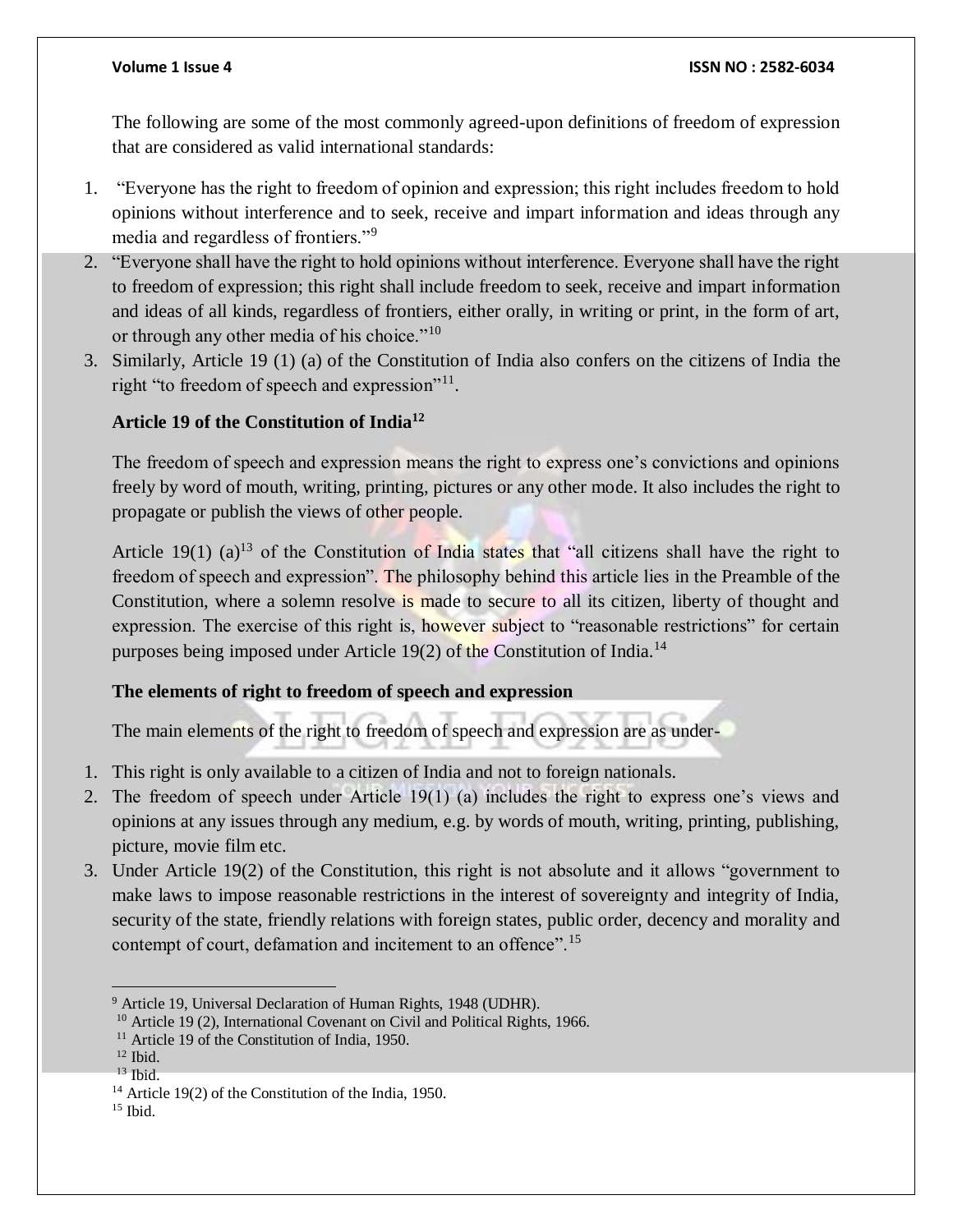### **FREEDOM OF SPEECH AND EXPRESSION AND SOCIAL MEDIA/INTERNET**

The social networking sites and internet has become an important communications tool through which individual can exchange their ideas, opinions and can exercise their right to freedom of expression. We have seen that in the past year, internet and social networking sites played a major role in a growing movement of people around the world, who are advocating for justice, change, equality, human dignity and respect for human rights. The social networking sites connected people and enable them to exchange information instantly without any hindrance and creating a sense of solidarity.

Freedom of Expression through the medium of the on-line network. In the modern-day international of globalisation, the increase in the use of social media has been unparalleled, and numerous social structures are being accessed by using the human beings to bring the emotions and explicit their reviews. Not simplest this, when we talk about the freedom to explicit, it also involves the idea of on-line media, online leisure content material, etc.

The restriction under Article  $19(2)^{16}$  which has been earlier talked about is applicable in all such facets as well. The right to freedom of speech and expression is considered to be the first condition of liberty for an individual and is predominant for any democracy, and thus equal importance needs to be given to the online provision of this right. In India, there is a lot of censorship over the content which is being posted as well any news or information under the veil of reasonable restriction. There have been numerous incidents when on the online front this right has been violated several times being termed as provocative, degrading and offensive. In India, there are more than around 190 million internet users, including over 173 million mobile internet users who have the opportunity of voicing their opinions and thoughts through the online network. At this juncture, if their Right to express is curtailed, then it will be a sheer violation of their right. Whenever the Right to Freedom of expression is being violated, there is also a violation of the Right to be informed of an individual; the Right to be informed is considered to be a species of the Right to freedom of speech and expression who have the opportunity of voicing their Right to express is curtailed, then it will be a sheer violation of their Right to express is curtailed, then it will be a sheer violation of their right.<sup>17</sup> As an individual can never make an opinion or choice and participate socially, politically and culturally without receiving the information and opinions of the other individuals.

The Indian society is always in a State of flux, and a democratic society always metamorphoses whenever there is a sense of urgency for a change. The criminalisation of online speech and expression and the excessive censorship of online media and social platform is a serious threat to the Right of freedom speech and expression in the country. To subdue political criticism and to

<sup>&</sup>lt;sup>16</sup> Article 19(2), Constitution of India, 1950.

<sup>&</sup>lt;sup>17</sup> Expanding Horizons of Right to Information, Central Information Commisison, [<http://cic.gov.in/CIC-](http://cic.gov.in/CIC-Articles/Praveen%20Dala-02-13052006.pdf)[Articles/Praveen%20Dala-02-13052006.pdf>](http://cic.gov.in/CIC-Articles/Praveen%20Dala-02-13052006.pdf). (last visited on 3-11-2019).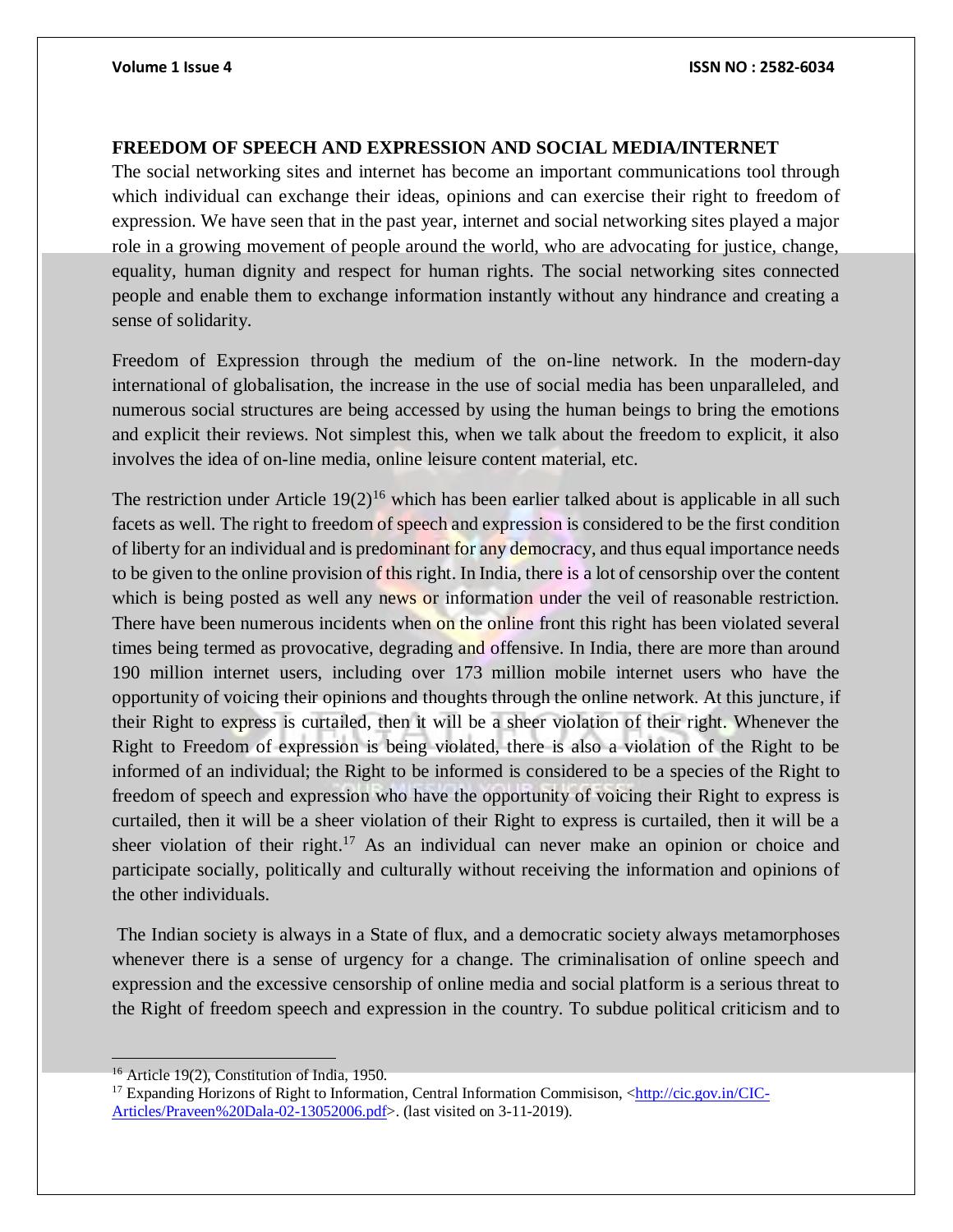fulfil the selfish motives, the right of speech and expression is being jeopardised. The uncontrolled restrictions on the online freedom of speech have tarnished the image of India of being the world's largest democracy. <sup>18</sup>

### **CONTROVERSIES REGARDING ONLINE FREEDOM OF SPEECH & EXPRESSION<sup>19</sup>**

In India, controversies are almost a family affair, and every other day there is a spur in the media regarding the political and administrative lacunae. However, most of these controversies rather than delivering any productive benefits end up getting futile sensitisation. Right to Online Speech and Expression has been also talked about and been in controversies, but it never got its due of attention until there were a few controversies which involved imminent personalities. Some of the major controversies which created an impact were:

# **1. Political Cartoons: Anti- Corruption Cartoonist Aseem Trivedi arrested on Sedition Charges.**

In a 2011 case regarding censorship of online content, a free-speech campaigner Aseem Trivedi was arrested by Mumbai police. The arrest was carried out after Amit Katarnayea, a legal advisor for a Mumbai based NGO, filed a complaint against him. It was said that he had uploaded cartoons on his Facebook page and his website, and it mocked the parliament and the corruption in the administrative machinery. Soon the imitation was shared rapidly in the social media platforms as well. Trivedi's cartoons supposedly depicted the parliament as a giant commode (national toilet) and showed the national emblem with wolves instead of lions with the caption "Wolfs with the Sign of Danger" and Bharastameva Jayate instead of Satyameva Jayate<sup>20</sup>. It was alleged that the derogatory sketch depicted the Parliament and the National Emblem in a bad light. The complainant said that the offending and derogating cartoons were uploaded on social networking sites also, and it hurt the sentiments of the nation. Aseem Trivedi was charged with sedition under Section 124-A of the Indian Penal Code 1860. And Section 66(A) of the IT Act and Section 2 of the Prevention of Insults to National Honour Act. It was followed by the large protest by the people across the nation and later the Bombay High Court said that his cartoons only expressed anger with the State machinery and did not incite violence. Every citizen of the country has a right to freely criticise State machinery in strong and harsh words and there has to be incitement of violence against the government to slap sedition charges on someone.

## **2. AIB Controversy**

 $\overline{a}$ 

<sup>18</sup> Parkhi Aggarwal and Piyush Goyal, "Online Freedom of Speech and Expression: A critical analysis", *KIIT Student L Review 33,* 2016, pp. 34-45.

<sup>19</sup> *Ibid.*

<sup>20</sup> "Anti-Corruption Cartoonist Aseem Trivedi Arrested On Sedition Charges", Indian Today, [<http://indiatoday.intoday.in/story/anti-corruption-cartoonist-aseem-trivedi-arrested](http://indiatoday.intoday.in/story/anti-corruption-cartoonist-aseem-trivedi-arrested-onseditioncharges/1/216643.html)[onseditioncharges/1/216643.html>](http://indiatoday.intoday.in/story/anti-corruption-cartoonist-aseem-trivedi-arrested-onseditioncharges/1/216643.html) (last accessed on 3-11-2019).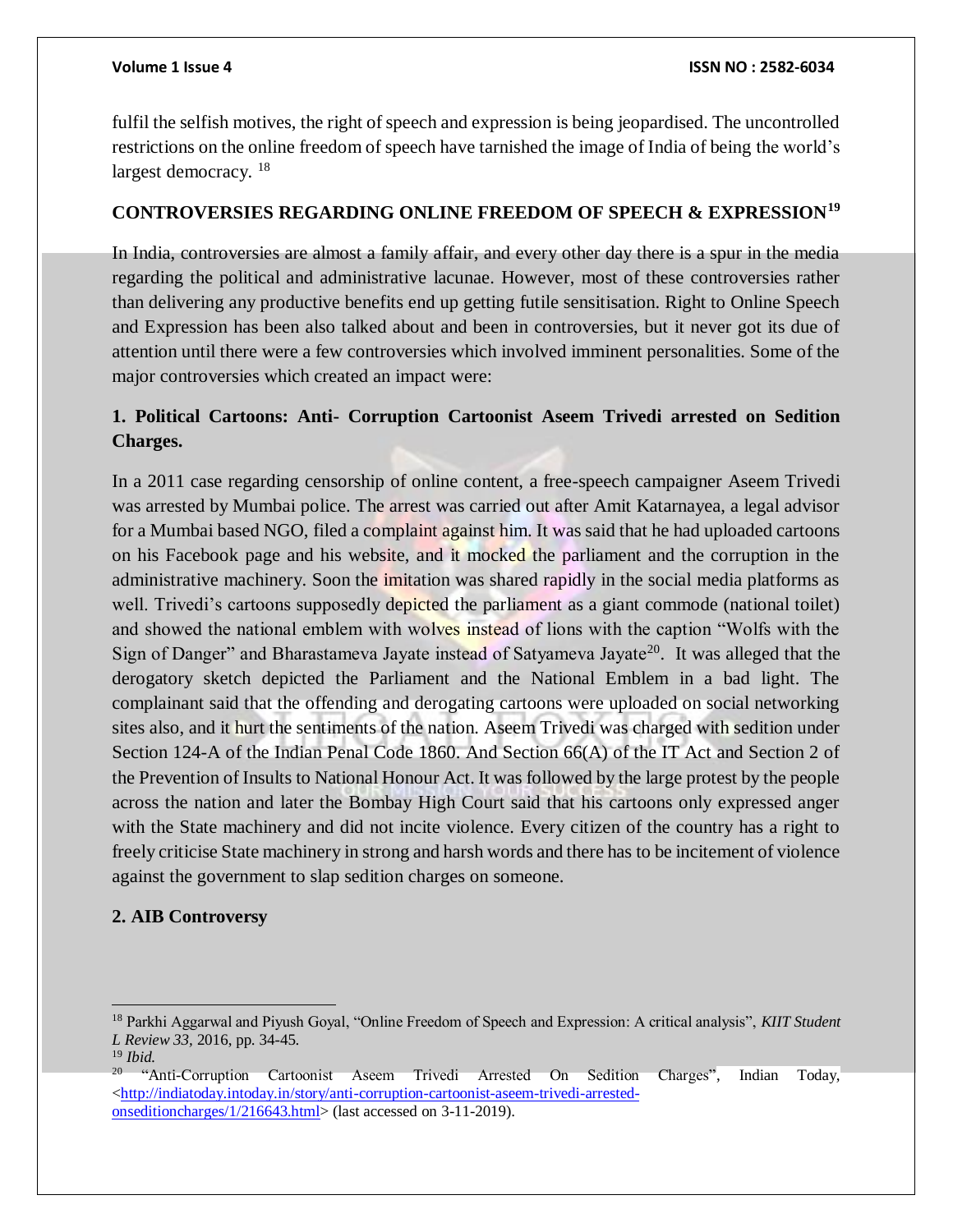$\overline{a}$ 

#### **Volume 1 Issue 4 ISSN NO : 2582-6034**

In another trending case of online content censorship, the controversial video of "AIB Roast" was banned from YouTube. AIB conducted a roast comedy show in Mumbai starring Ranveer Singh, Arjun Kapoor and Karan Johar. The show was uploaded on YouTube only and went viral on the site; after which it faced widespread criticism from different sections of the society. It was alleged that the show was laced with swear words and objectionable language. The president of a Brahman Ekta Seva Sanstha in Mumbai, Akhilesh Tiwari filed a complaint against various celebrities. They allegedly passed abusive and offensive remarks against one another along with other performers and even at the audience<sup>21</sup>Maharashtra Government to probe AIB comedy show after plaints over obscenity, Mumbai police filed an FIR against the organisers of the show. The FIR was registered under Section 15 of the Environment Protection Act — Sections 34, 294, 509 and 120-B of the Penal Code, 1860; and Sections 66-A and 67 of the Information Technology Act., 2000<sup>22</sup> Johar gets interim reliefs in AIB Roast case, The Hindu. Several Christian organisations also filed complaints that the show contained several religious comments and used insulting jokes on Catholics. The AIB Team later apologised to the Christian community for any hurt which was caused to their religious sentiments. The content which was posted had all the sufficient warning of containing adult content, and the show was inspired by a western concept where such shows are very common and taken in good humour. It was also criticised that the action that was taken against the show depicts the unreasonable restrictions that are imposed on online freedom of speech and expression.

# **3. Anti-Bal Thackeray Comment: Girls Held for Facebook Post- Questioning Mumbai Shutdown.**

The landmark case which brought up the issues of online freedom of speech was the incident after the death of Bal Thackrey on 17-11-2012. Two young girls from Palghar district, Shaheen Dhada and Renu Srinivasan were arrested by the Mumbai police after an FIR was made by a Shiv Sena activist, after one of them posted a question on her Facebook account, questioning the city's total shutdown for Shiv Sena leader Bal Thackrey's funeral. The Post-read "Every day thousands of people die. But still, the world moves on… just due to one politician deal, a natural death. Everyone goes crazy… Respect is earned not given out, definitely not forced. Today Mumbai shuts down due to fear not due to respect<sup>"23</sup> This post was regarded as abusive and it was claimed that it scathed the religious sentiments of the people. Another girl, Renu who had merely "liked" the post was also arrested. Both of them were reportedly booked under Section 295(a) of the IPC (for hurting religious sent and Section 66(a) of the Information Technology Act., 2000 and were sent to 14-day judicial custody by a court. However, it was later realised that the girls were booked

<sup>&</sup>lt;sup>21</sup> Available at.[<http://www.hindustantimes.com/entertainment/maharashtra-govt-to-probe-aib-comedy-show-after](http://www.hindustantimes.com/entertainment/maharashtra-govt-to-probe-aib-comedy-show-after-plaints-over-obscenity/story-mSjdaIh0GOT328WLfPoaaM.html)[plaints-over-obscenity/story-mSjdaIh0GOT328WLfPoaaM.html>](http://www.hindustantimes.com/entertainment/maharashtra-govt-to-probe-aib-comedy-show-after-plaints-over-obscenity/story-mSjdaIh0GOT328WLfPoaaM.html) (last visited 3-11-2019).

<sup>&</sup>lt;sup>22</sup>Available at  $\langle$ http://www.thehindu.com/news/national/other-states/johar-gets-interim-relief-in-aib-roast[case/article6917749.ece>](http://www.thehindu.com/news/national/other-states/johar-gets-interim-relief-in-aib-roast-case/article6917749.ece) (last accessed on 10 July 2020).<br><sup>23</sup>Available at <http://indianexpress.com/article/in

<sup>23</sup>Available at [<http://indianexpress.com/article/india/india-others/sec-66a-21-individuals-who-changed-the](http://indianexpress.com/article/india/india-others/sec-66a-21-individuals-who-changed-the-system/)[system/>](http://indianexpress.com/article/india/india-others/sec-66a-21-individuals-who-changed-the-system/) (last accessed on 10 July 2020).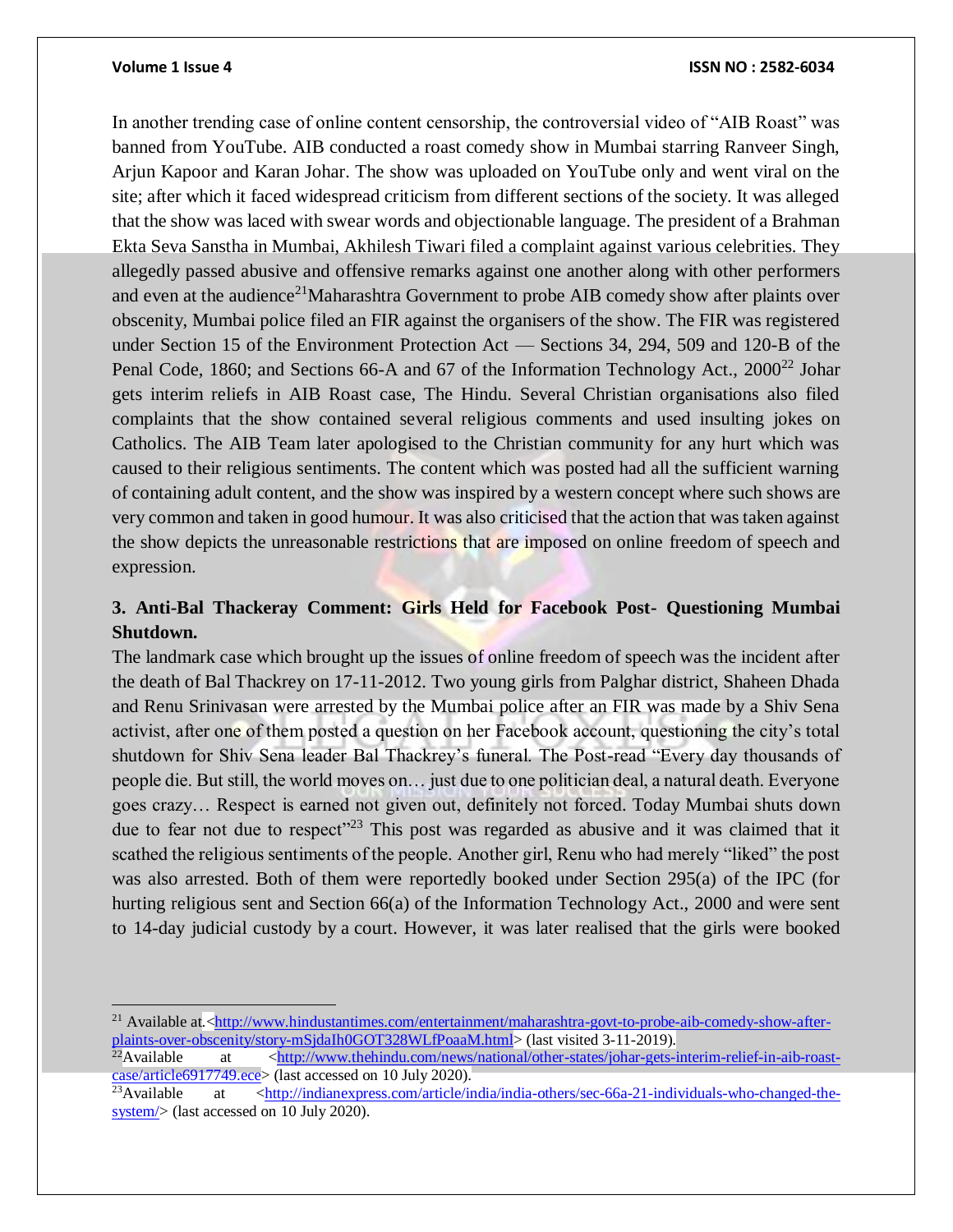under the wrongly under Section 295(a) of the IPC as the post of the girl did not hurt the religious sentiments of people but only the sentiments of a particular group of people.

The girls were later released after a few days after the protest from all around the city and a petition was filed in the court. The post by the girl hurt the sentiment of a particular group of people. Article 19(a) of the Indian constitution provides us with the freedom of speech and expression. This freedom should not be misused by the people and thus certain restrictions have been imposed on this right as a safety valve. However, it has been seen very often that these restrictions have been detrimentally under the veil of maintaining peace and ensuring the public interest. In the wake of the various controversies that have occurred in the past and also the judgment passed in the above mentioned Bal Thackeray case, The Supreme Court repealed Section 66-A of the Information Technology Act, 2000, that had led to the arrests of many people for posting content deemed to be "allegedly objectionable and offensive" on the Social media<sup>24</sup>. The first PIL on this issue was filed by a law student Shreya Singhal, who sought amendment in Section 66-A of the Act.

### **4. Other Incidents of Violation of Free speech**

In Uttar Pradesh, four journalists arrested by police over a tweet and a story, the arrest is seen as an increasing threat to freedom of speech in India by various news organisations and other critics. Freedom of speech is a fundamental right, but reports from across the country showing growing official intolerance for contrary opinions and dissent. On June 8, the U.P. police arrested journalist Prashant Kanojia, Ishika Singh head of news channel Nation live and editor named Anuj Shukla. On June 10, police arrested Anshul Kaushik, another editor of the news channel. All four were booked for publishing "objectionable content" related to a controversial video of a woman who claimed she had sent a marriage proposal to CM yogi Adityanath.

Therefore it is concluded that every citizen of India has the fundamental right of freedom of speech and expression on social networking sites but this right is not absolute. It curtailed again and again by the government. Also, freedom of expression included so many other aspects of rights. By using this right freely express their choice on social networking sites.

### **Freedom of Online Speech & Expression: Legal Safeguards & Restrictions**

The tale of free speech and expression in India has been redefined by the Hon'ble Supreme Court in **Shreya Singhal v. Union of India**<sup>25</sup>, when Section 66-A had been struck down from the Information and Technology Act. A writ petition has been filled in the form of the PIL in the Supreme Court in the face of widespread abuse of Section 66A. In this case, the constitutionality of Section 66A challenged and argued that the section is so wide and vague and incapable of being judged on standards, and that is the reason this provision is abuse by authorities which violates the

<sup>&</sup>lt;sup>24</sup> Available at [<http://www.thehindu.com/news/national/supreme-court-strikes-down-section-66-a-of-the-it-act](http://www.thehindu.com/news/national/supreme-court-strikes-down-section-66-a-of-the-it-act-finds-it-unconstitutional/article7027375.ece)[finds-it-unconstitutional/article7027375.ece>](http://www.thehindu.com/news/national/supreme-court-strikes-down-section-66-a-of-the-it-act-finds-it-unconstitutional/article7027375.ece), (last accessed on 3-11-2019).

<sup>&</sup>lt;sup>25</sup> Shreya Singhal v. Union India, (2013) 12 SCC 73.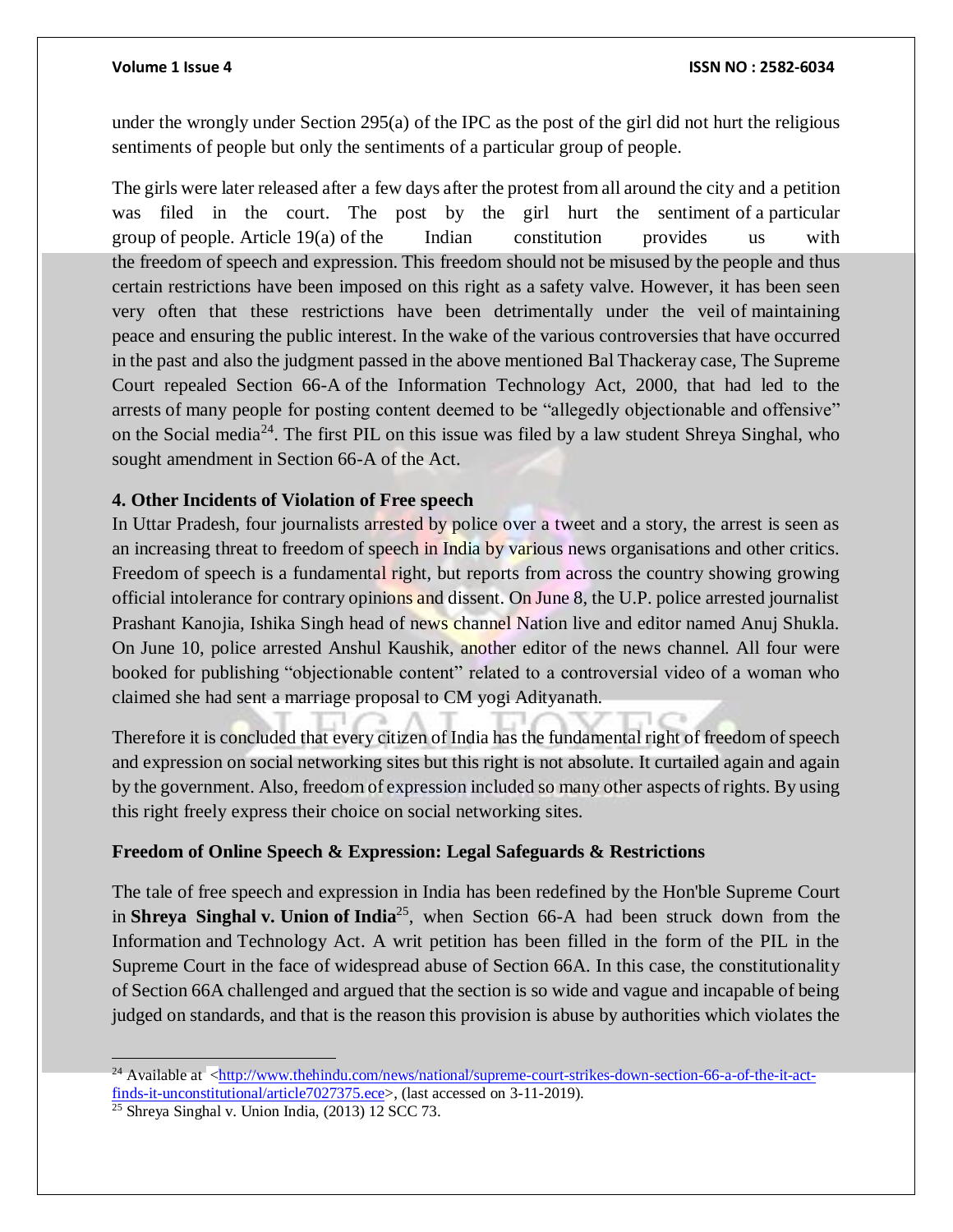#### **Volume 1 Issue 4 ISSN NO : 2582-6034**

Article 14, 19(1)(a) and Article 21 of the Indian Constitution. Section 66-A had criminalised any individual's act of sending messages through electronic media which the Court found to be offensive in nature. The Court struck down the Section stating it to be vague and to have a chilling effect on the freedom of speech. Division Bench of supreme court admitted writ petition and Chief Justice Altamas Kabir and Justice Chelameswar held that the "wording of Section 66A is not satisfactory. It is made very wide and can apply to all kinds of comments." However, apart from Section 66-A, there are ample amount of provisions which are the species of the same genus and have the same restrictive effect on the online freedom of speech. Although it is claimed that such provisions are to safeguard the right, but is serving its purpose or has boiled down to being a restriction. After a careful analysis, some of the legal provisions are Section  $67^{26}$  — "Whoever publishes or transmits or causes to be published or transmitted in the electronic form, any material which is lascivious or appeals to the prurient interest or if its effect is such as to tend to deprave and corrupt persons who are likely, having regard to all relevant circumstances, to read, see or hear the matter contained or embodied in it, shall be punished".

The ambit of section 67 is limited to the medium of expression and transmission. In a nutshell, it bans any obscene or lascivious material transmitted in electronic form. Although Section 66-A has been struck down its restrictive effect can be seen under Section 67 as well. The problem under this particular provision is that the words "obscene" and "lascivious" are subjective, and the ban which has been put under the pretext of this Section has been criticised. Even the online media advertisement has to bear the brunt of this Section, as very often the Government stating the advertisement to be obscene in nature.

In **Hamdard Dawakhana v. Union of India**<sup>27</sup>, the contention being the online advertisement of prohibited drugs; the Court held that such advertisement is in the public welfare and cannot be considered as depriving or corrupting the minds of people. Thus the Court held that restriction is unreasonable and online freedom of speech and expression.

"Section 69 of the Information Technology Act,  $2000^{28}$  - Power to issue directions for interception or monitoring or decryption of any information through any computer resource". This Section empowers the Government to monitor, decrypt and intercept any information through computer resource in the lieu of national interest and security. Although this Section is in the greater benefit of the public, the probability of its misuse cannot be ignored. Numerous times has the right to online freedom of speech and expression been jeopardised to fulfil the perverted political interests of the Government, and it is these provisions which act as a safety mechanism against any legal standing. "Section 69-A of the Information Technology Act.,  $2000^{29}$  — Power to issue directions for blocking for public access of any information through any computer resource." Recently, Government to take countermeasures against the ISIS propaganda had

 $\overline{a}$ 

<sup>26</sup> Section 67 of the Information of Technology Act, 2000.

<sup>&</sup>lt;sup>27</sup> AIR 1960 SC 554.

<sup>28</sup> *Ibid*.

<sup>29</sup> id., at Section 69-A.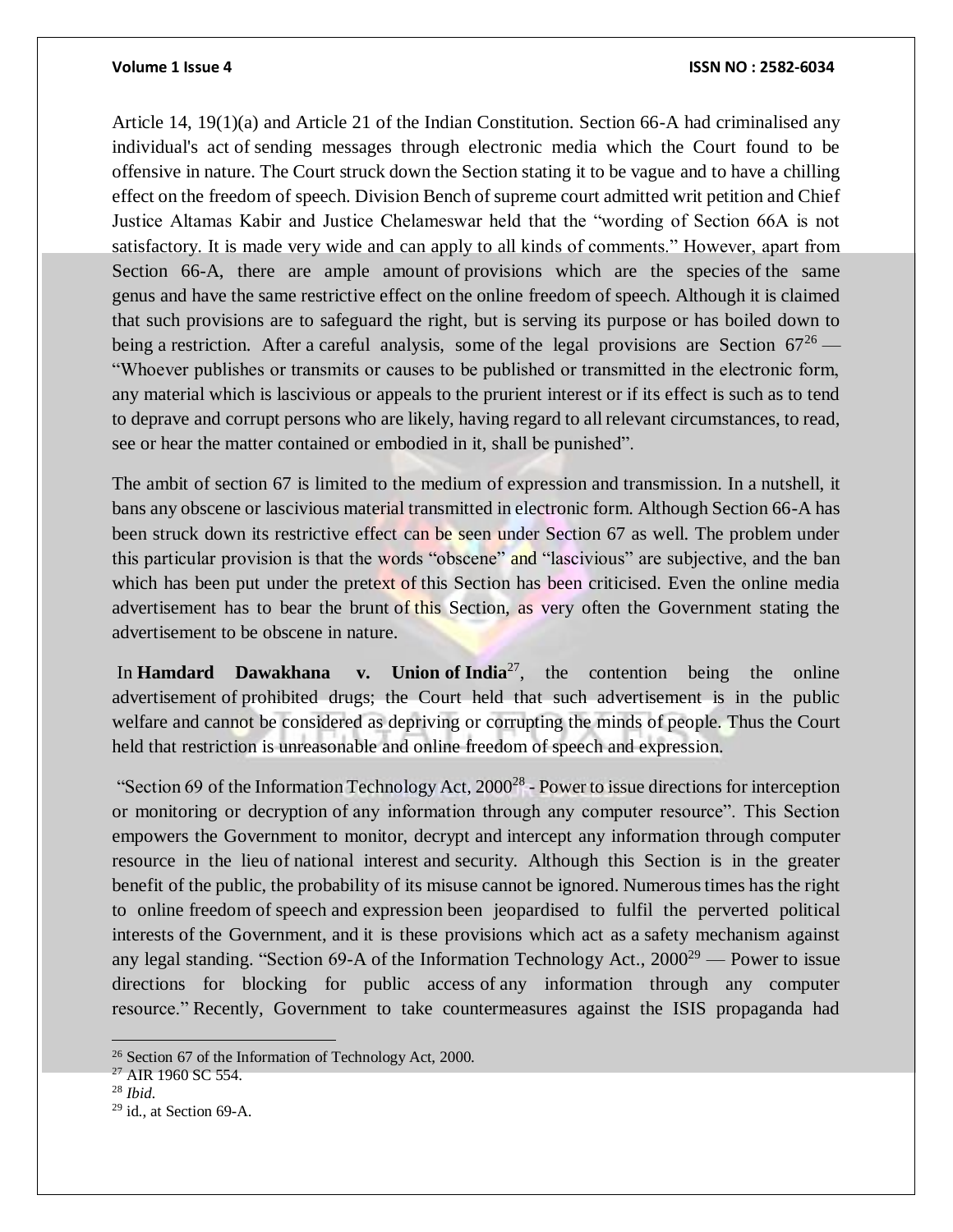blocked numerous websites under this Section, and later it was reviewed and seen that many websites which were total of a different paradigm were also blocked. Although the importance of this Section is not being contested, the extent of its misuse needs to be understood as well. The blocking procedure which has been laid down under the same Section has several loopholes which aggravate the chances of the exploitation of this provision.

### **Cyber Laws of India and Social Media**

In India, there is no specific legislation which deals with social networking sites, but there are several provisions in the cyber laws which can be used to seek redress in case of violation of any rights in the social networking sites. The legislation which deals with social networking sites are-

- The Information Technology Act, 2000
- The Information Technology (Procedure and Safeguards of Interception, Monitoring and Decryption of Information) Rules, 2009
- The Information Technology (Intermediaries Guidelines) Rules, 2011

Therefore it is concluded that freedom of speech and expression is not an absolute right it has been curtailed under Article 19(2) of the Constitution of India. Also, the Government has made various cyber laws to protect the fundamental speech of expression on social networking sites. Also, the government violated this right proportion to the offence done by the person on the social networking sites and also make sure that no person use this right for make hate speech, defame, and cyberbullying.

# **SURVEY FINDINGS AND OBSERVATION**

Having looked at the advantages and disadvantages of censorship on social networking sites in our country, we wanted to know what the public thought about freedom of speech and expression on social networking sites. We surveyed among people who access the Internet frequently. Some of the questions listed in the survey were:

### **Findings of the questionnaire-based Survey**

**Survey Question I. Specify the age of people who participated in this survey**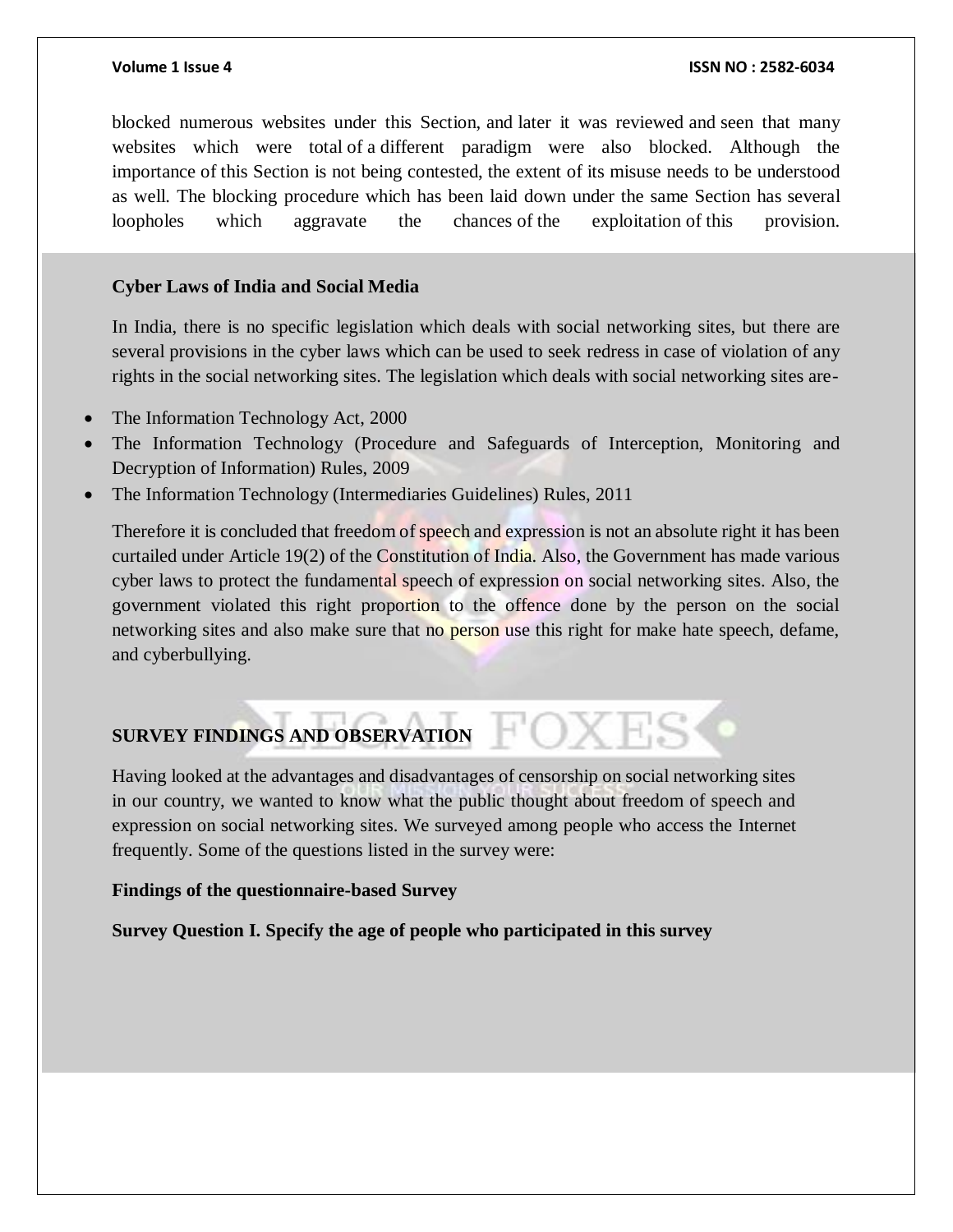

Fig. 1 – the graph consists of the age of different individuals who use social networking sites.

The chart above shows that the age of  $(21-25)$  Year, and  $(26-30)$  Year are the most frequent users of social networking sites. This percentage of persons are the youth which plays a vital role in any democracy. These are the people who are aware of their rights and have an outlook towards any burning issue. They use their right of expression by sharing their freedom of speech by using on any social networking sites.

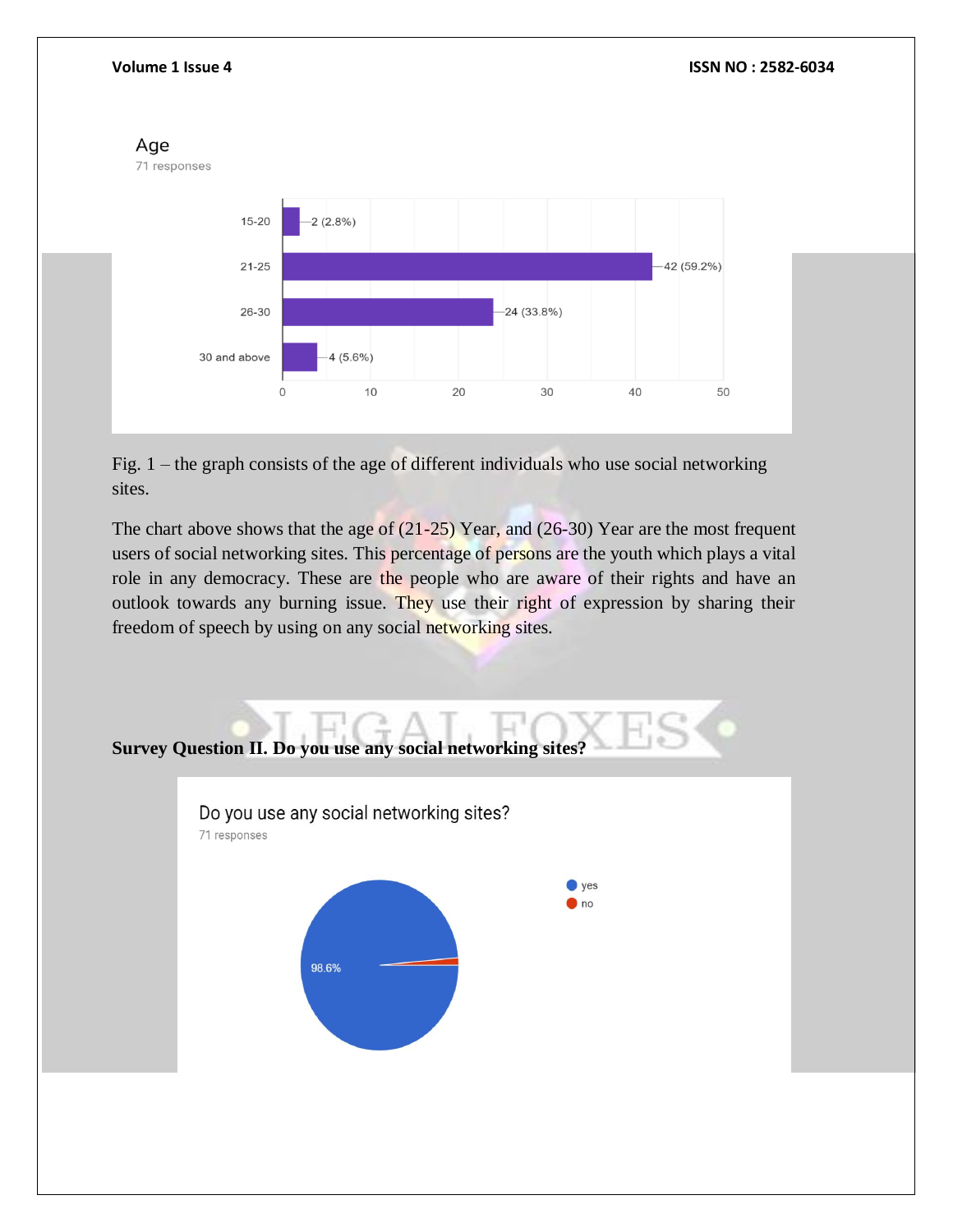Fig. 2- the pie-chart shows the percentage of users of social networking sites.

From our survey responses, we can see that 98.6% of the people are using social networking sites in their daily lives. The relevance of the question is that social networking site is a part of their daily life, time consumption varies from person to person. The people use it as a medium to reflect their personal and professional life by updating statuses, pictures, thoughts which reflect the different perspective of living of every person.

# **Survey Question III. Do you post any personal/religious/political views or photos on social networking sites?**



Fig no. 3- the pie-chart shows the percentage of users who post their view or photos on social networking sites.

The above figure shows a mixed percentage of people who likes to share their personal, religious or political views or photos and some do not. The difference between persons who share and the person who do not share their views or thoughts reflect their understanding of the free exercise of their fundamental right. The 52.1% the persons are who do not share or post on these sites because of being criticised for their thoughts. Which shows there is a hindrance in exercise of there right.

**Survey Question IV, If, not, please specify reasons-**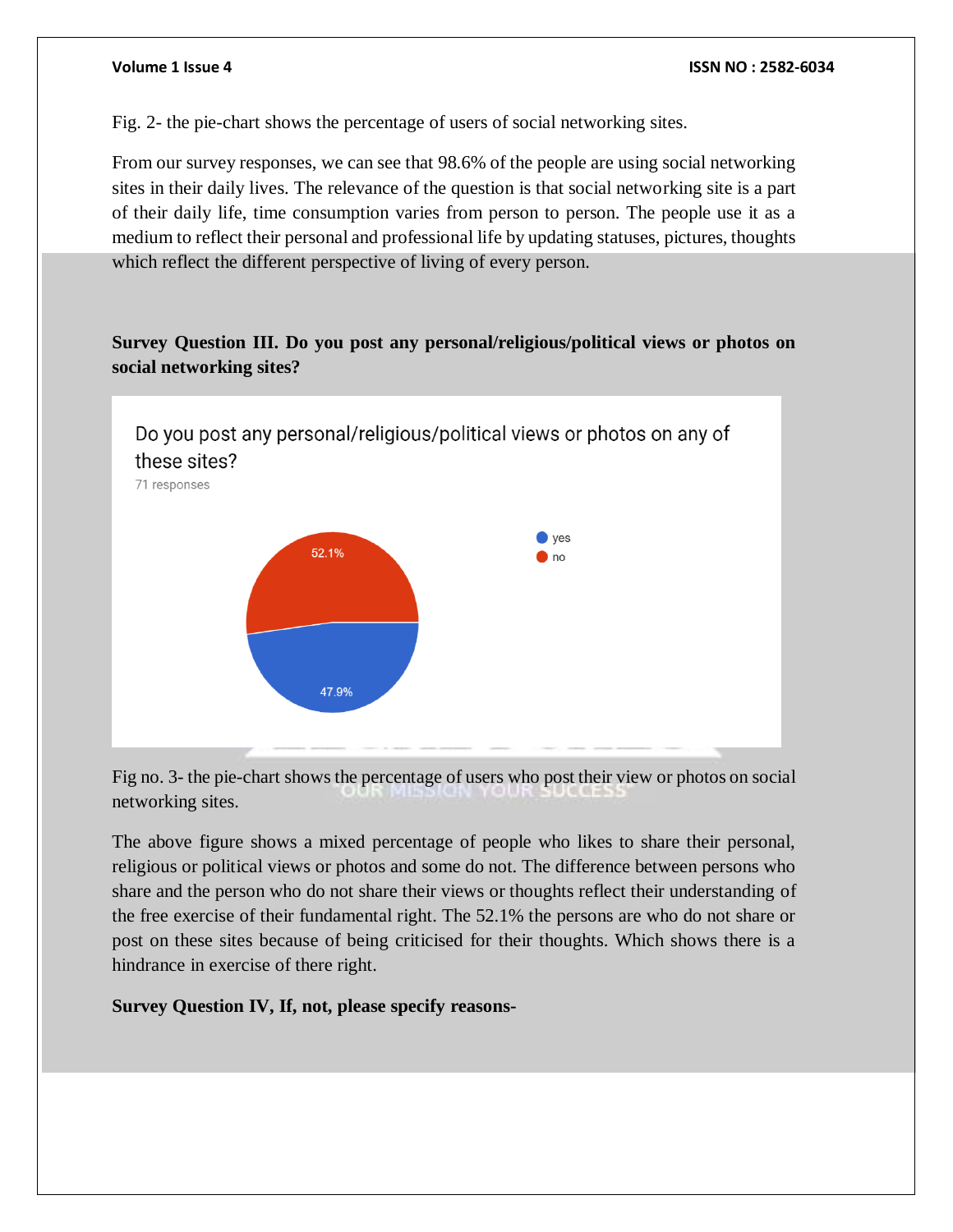| Volume 1 Issue 4                                                                                                                                                                                 | ISSN NO: 2582-6034 |
|--------------------------------------------------------------------------------------------------------------------------------------------------------------------------------------------------|--------------------|
| If not, give reasons                                                                                                                                                                             |                    |
| 31 responses                                                                                                                                                                                     |                    |
| Because I feel they are being scrutinized                                                                                                                                                        |                    |
| Opinions on religious matters are personal to me which I don't want to impose on anyone else.                                                                                                    |                    |
| People start judging ustart abusing uwe cnt evn give our opinion.                                                                                                                                |                    |
| Because I love memes                                                                                                                                                                             |                    |
| It's not a topic which can be discussed so freely and openly without offending the lot                                                                                                           |                    |
| It's not necessary.                                                                                                                                                                              |                    |
| Not having any interest to showcase my personal stuff for others without any reason.                                                                                                             |                    |
| Fear of the consequences and being judged                                                                                                                                                        |                    |
| I find them very subjective and feel it is useless to post it in a platform which is full of irrational, intolerant and<br>extremist people. And I am mostly liberal and neutral on such issues. |                    |
| It creats unnecessary trouble.                                                                                                                                                                   |                    |
| Not interested in circulation.                                                                                                                                                                   |                    |
|                                                                                                                                                                                                  |                    |

Fig. no. 4 lists of responses drawn for the question asked.

The listed annexure shows for the reason of them not sharing their views on the public platform. Some of these are the fear of consequences and being judged. Somethings that it may draw unnecessary attention when it comes to any personal or religious opinions. Religious or political comments may have negative consequences which people are not comfortable sharing due to kind of inequality, sentiments. It can provoke people to such a large extent that it may cause injury or hatred for that person. One of the views is "I find them very subjective and feel it is useless to post in a platform which is full of irrational, intolerant and extremist people. And I am mostly liberal and neutral on such issues." another view was "opinions or religious matters are personal to me which I don't want to impose on anyone else, people start judging you, abusing you. We can't even our opinion." From the views of the people reflect that freedom of speech and expression despite being fundamental right is not being exercised by person freely as they fear repercussions and consequences.

# **Survey Question V- If yes, did you ever face any threat/ troll/bullying for such personal views?**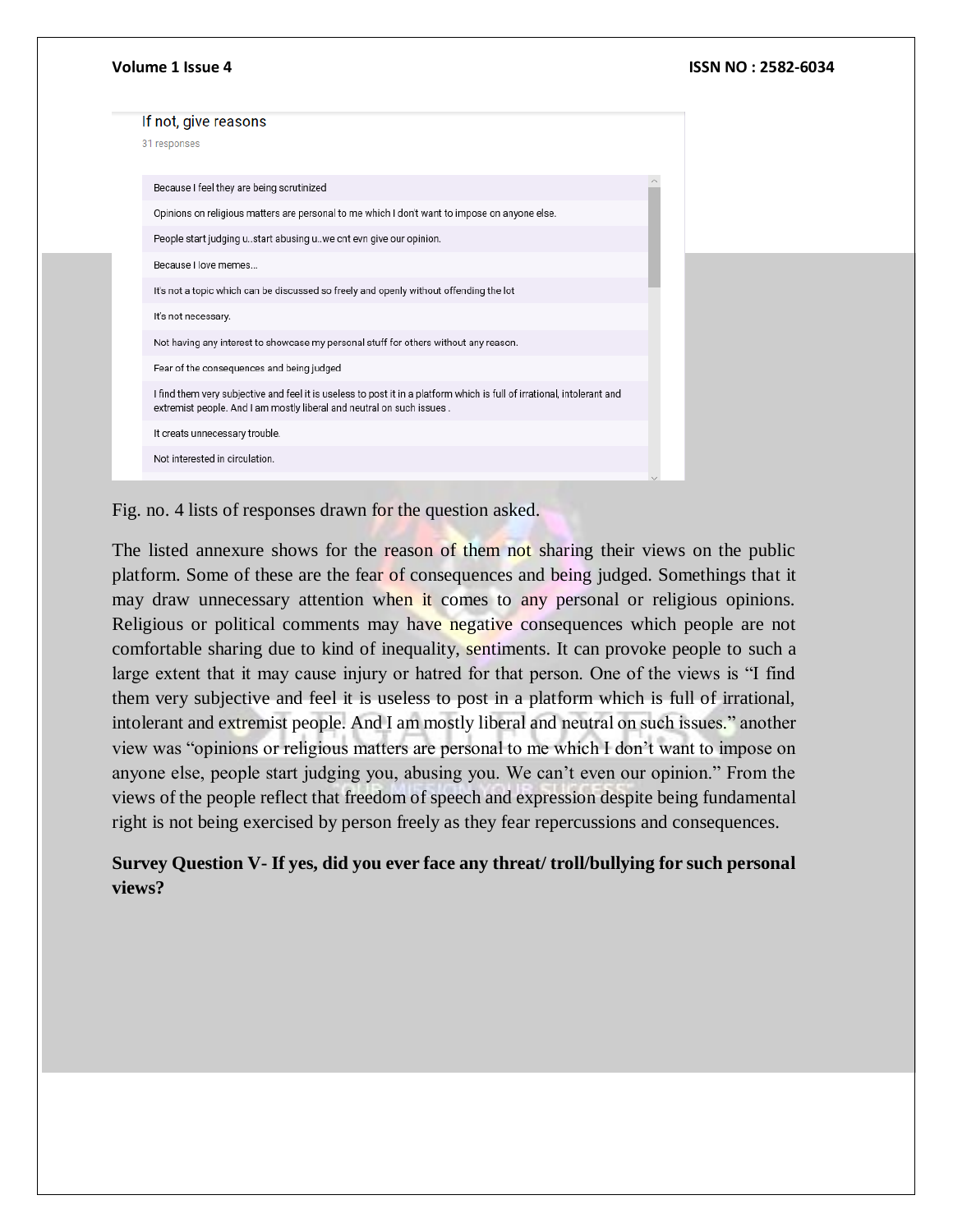71 responses  $\vee$  ves  $n<sub>o</sub>$ maybe 14.1% 69% 16.9%

Fig. no. 5- the pie-chart depicts the percentage of person who face threat or bullying on social networking sites.

From the responses, it can be inferred that the minuscule number of people who share their views are criticised. They are judged to that extent that it may cause injury as well. If we combine the data of people who faced negative consequences and who fall under the category of "maybe" then it would constitute 31%. It can also be inferred that this is also a reason that people are not comfortable sharing their views. Facing such troll or bullying can also affect a person mentally and physically. It must also be noted that what response does authorities to ensure safety to their users.

**Survey Question VI- After a few arrests made regarding posting on networking sites, do you think twice before posting content online?**



# If yes, did you ever face any threat/troll/bullying for such personal views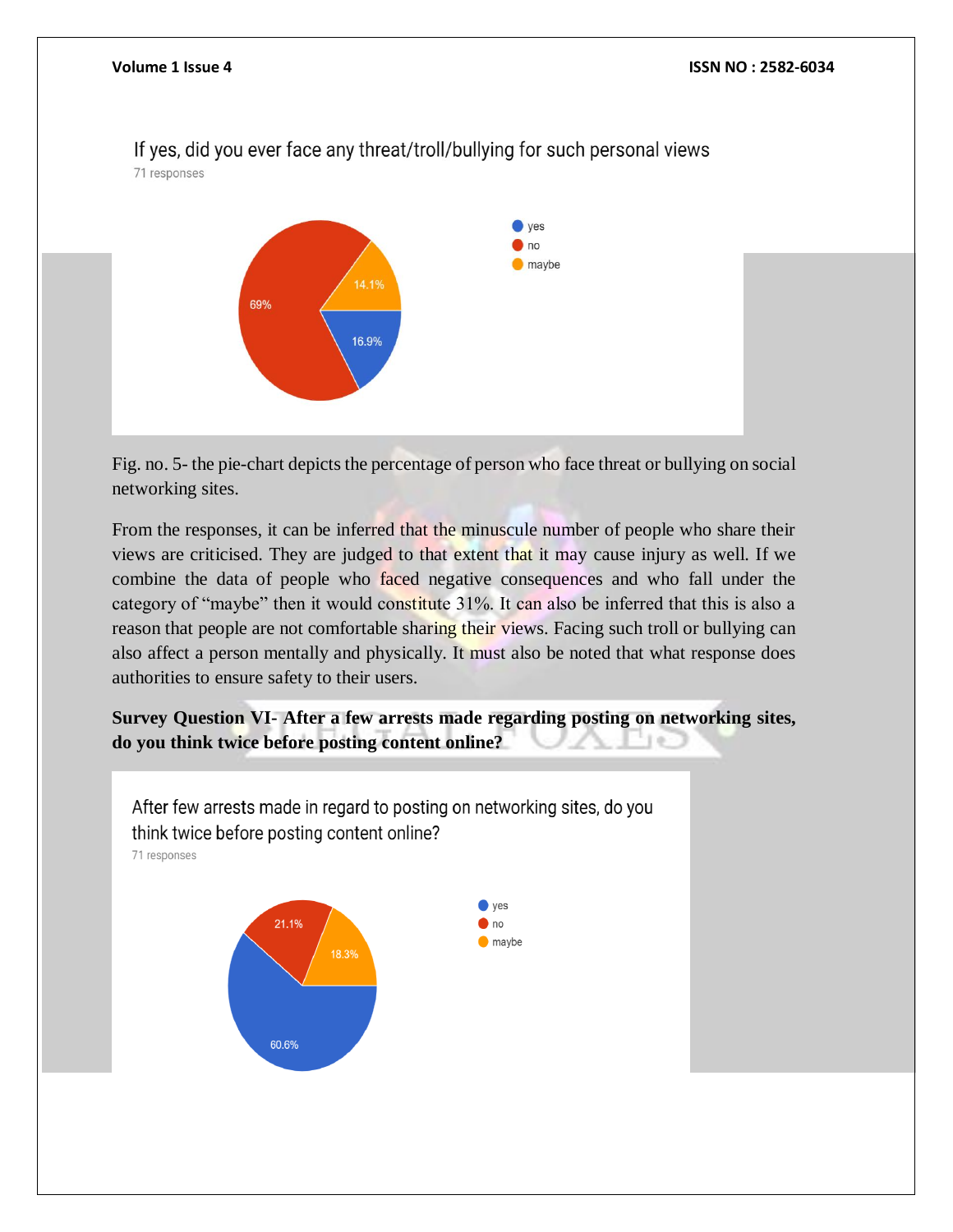Fig. no. 6- the pie-chart depicts the percentage of person who hesitates on posting after the arrests incidence in India. The next question is very crucial for the understanding of freedom of speech and expression on social networking sites. The arbitrary arrest made after 2014 shows the "in-between the lines" threat which has been circulated on these networking sites. The maximum percentage of persons shows that they are not comfortable to use their basic rights, Right of thought and conscience. People are being afraid of reflecting their ideas because of legal actions taken against persons in an earlier context.

# **Survey Question VII- Do you think freedom of speech and expression can be fully exercised?**



Figure no.7- Graph consists of different views on the individual on the question of free exercise of freedom of speech and expression.

The abovementioned question has a mixed response of the persons. 14.8% persons say it can be fully exercised and 18% says no it cannot be. The other mixed reactions are to some extend yes it can be exercised to some extend no. it also raises a question that if it is a basic right why do we feel that it cannot be exercised freely. Since there are no fixed parameters reasonable restrictions on social networking sites than why people are facing legal actions. If no one is a judge on these sites than on what parameters are these people judged or criticised upon. Without fact-checking on analysis, people are blindly following fake news. Sometimes fair criticism is a victim of cyberbullying. People over exaggerated a minuscule thought of expression. The majority are enforcing their point of perception be it religious or political upon minority view then how it is democracy. When an individual can't exercise his basic right of thought and conscience.

### **CONCLUSIONS AND SUGGESTIONS**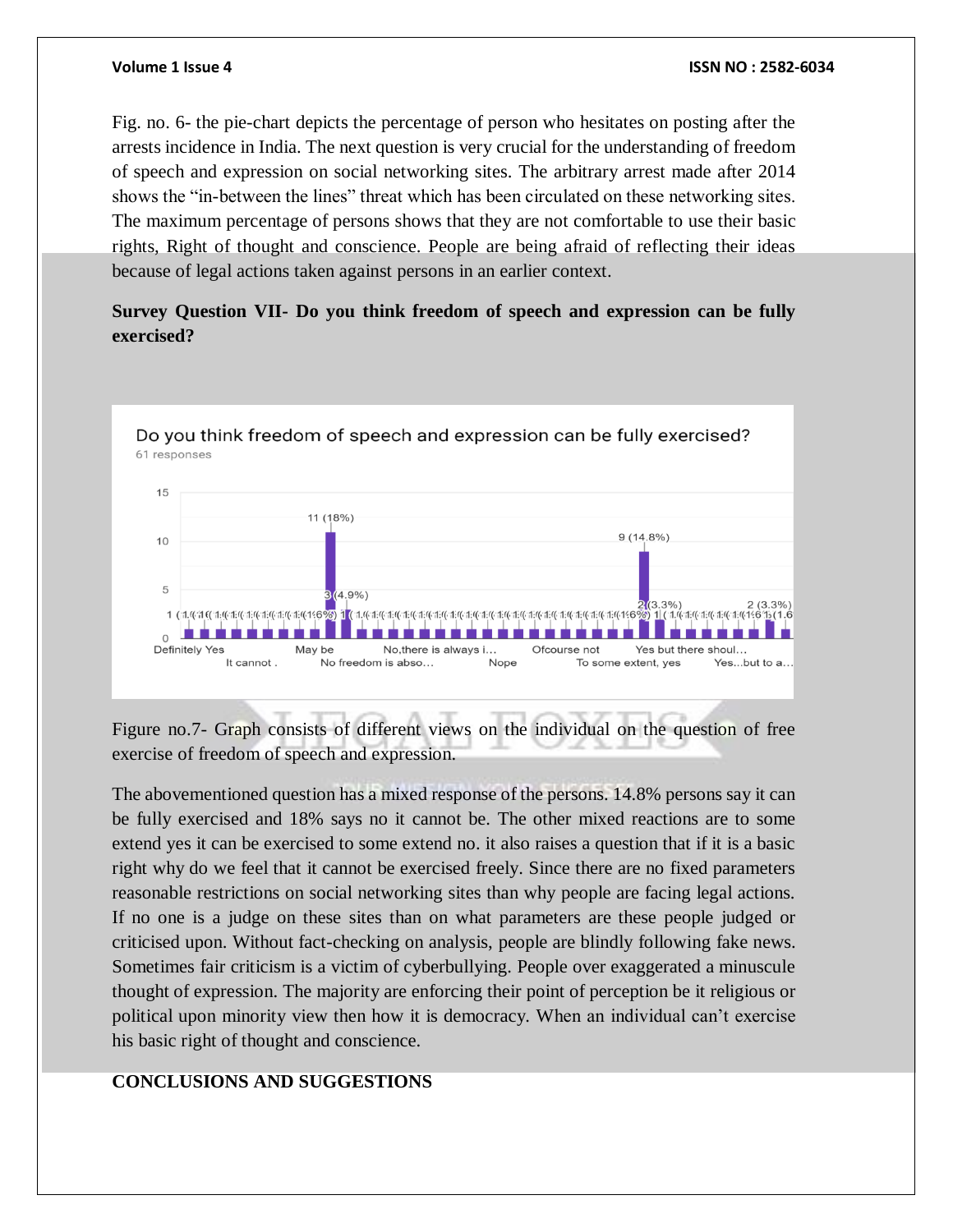#### **Volume 1 Issue 4 ISSN NO : 2582-6034**

In the growing era of worldwide internet, it has become feasible for everyone to connect at public platform globally. The important feature of social networking sites is to provide easy connectivity to different individuals. These sites provide access to post or share any thought or photo as a status to say what's in their mind. It is such a primitive stage of exercising their freedom of speech and expression. By posting pictures it gives an outlook of a person's life like their eating habits, their love interest etc. these social networking sites are providing a platform to individuals exercise their freedom of speech and expression. For instance, if someone posts a picture of non- veg food it implies that he is a non-vegetarian it is a symbol of their expression. These platforms provide a bilateral form of communication where one can comment or share upon other individual's statuses. This is also a form of expression.

This platform has provided a wider ambit to the meaning of freedom of speech and expression. After the Nirbhaya case, people took the help of these sites to show their support towards peaceful protest against the heinous crime. Another example of one such freedom of thought and conscience was where people at large supported the landmark judgement given by Hon'ble Supreme Court on Sabrimala and Navtej Singh Johar's Case. It was also observed by the Supreme Court that the LGBTQ community also has a right to exercise their freedom of speech and expression. If we look at the other side of the coin we can see that once a medium of expressing joy and happiness taken the form of criticism, abuse and hate speeches. As per the findings of the survey conducted by the researcher reflects that individuals now don't share or post anything which can be criticised or scrutinised. The data reflects that people are under the threat of being judged or criticised for their views which are purely personal and are harmless. People think that by sharing religious or political views would draw unnecessary attention and may have negative consequences. Nowadays some groups using this medium to propagate hate and disharmony in society. Innocent persons are being the victim of cyberbullying which violates their freedom of speech and expression. The hypothesis of this paper is hence proved and it appears that individual is under the threat of being judged and scrutinised and criticised for their freedom of thought and concise which is creating a hindrance upon their fundamental right. Also, it seems that the authorities have not taken any appropriate action to curb the imminent threat to freedom of thought and concise of the individual.

We have seen that social networking sites are very powerful means of exercising freedom of speech and expression. However, it is also been increasingly used by people for illegal acts, this is the reason government time to time censoring social media. Where on the one hand, the misuse of social networking sites for illegitimate and illegal purpose entails the need for legal censorship, on the other hand, there are reasonable fears of violation of fundamental rights of people because of the excess of censorship.

What is consequently perfect is the regulation of social media, not its censorship. However, the prevailing cyber legal guidelines of India are neither appropriate nor ok on this admire. An evaluation of the present IT legal guidelines suggests that there's unaccountable and monstrous